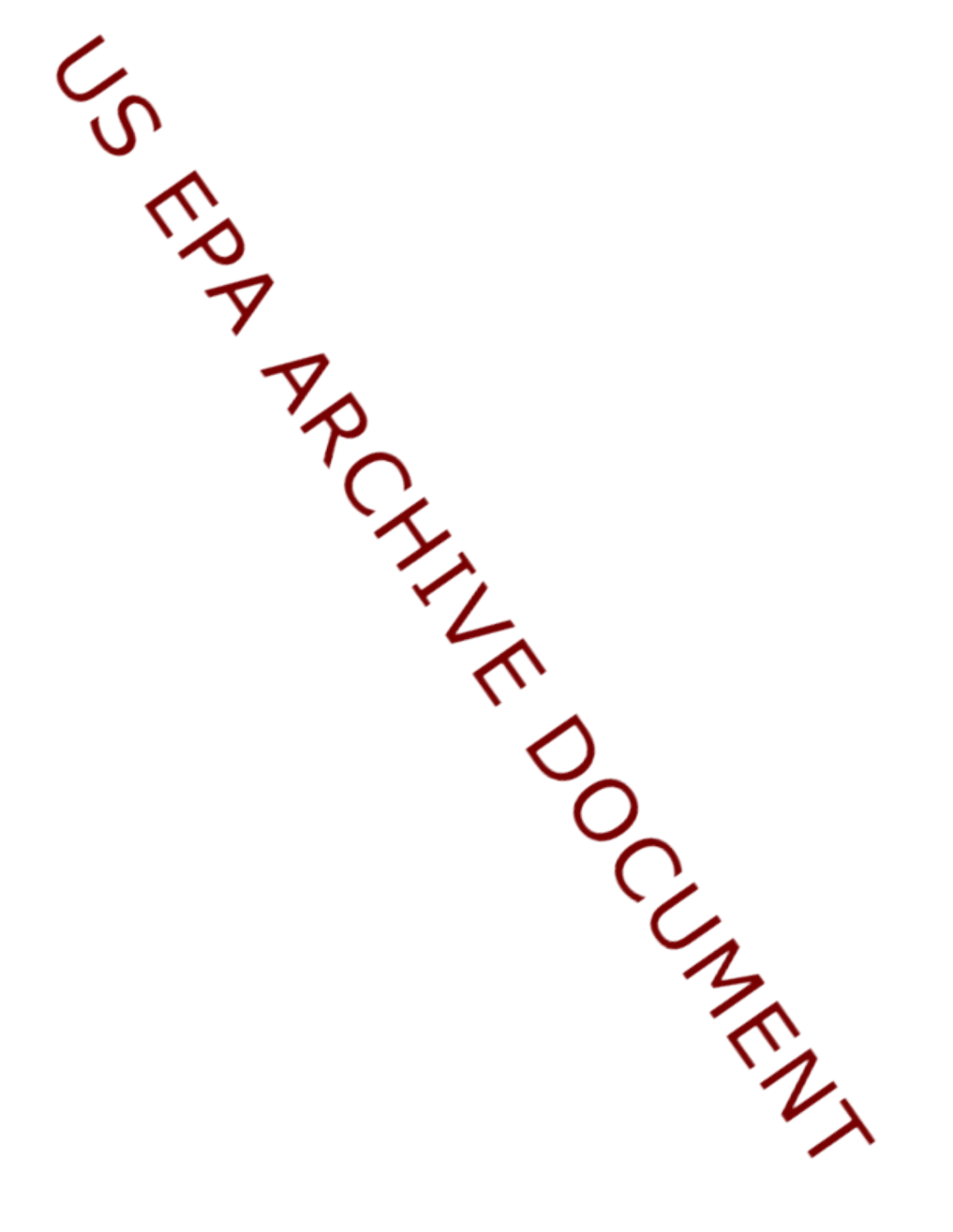## **AGENCY**: ENVIRONMENTAL PROTECTION AGENCY (EPA)

## **TITLE**: "WOODSTOVE CHANGEOUT PILOT STUDY"

**ACTION**: Request for Applications (RFA) – Initial Announcement

**RFIP NO**: OAR-ITPID-05-12

## **CATALOG OF FEDERAL DOMESTIC ASSISTANCE (CFDA) NO**: 66.034

**DATES**: The closing date for receipt of applications is May 30, 2005, 4PM EDT. Applications received via U.S. mail must be received in the Program Office by the closing date and time. No late proposals will be accepted.

To allow for efficient management of the competitive process, EPA requests submittal of an informal notice of "Intent to Apply" by April 30, 2005. Submission of an Intent to Apply is optional; it is a process management tool that will allow EPA to better anticipate the total staff time required for efficient review, evaluation, and selection of submitted proposals.

**SUMMARY**: This notice announces the availability of funds and solicits proposals from State, local, multi-state, tribal agencies and non-profit public or private organizations or institutions, for partnership projects to develop and implement a woodstove changeout program in the greater Pittsburgh area of southwest Pennsylvania, and Libby, Montana, targeted primarily at low income households.

**FUNDING/AWARDS**: The total estimated funding for this competitive opportunity is \$200,000. EPA anticipates award of one to two cooperative agreements resulting from this announcement, subject to the availability of funds and the quality of applications received, ranging in value from \$50,000 to \$200,000. Applicants may propose to implement a changeout program in only one or both locations.

## **CONTENTS BY SECTION**

- I. Funding Opportunity Description
- II. Award Information
- III. Eligibility Information
- IV. Application and Submission Information
- V. Application Review Information
- VI. Award Administration Information
- VII. Agency Contact
- VIII. Other Information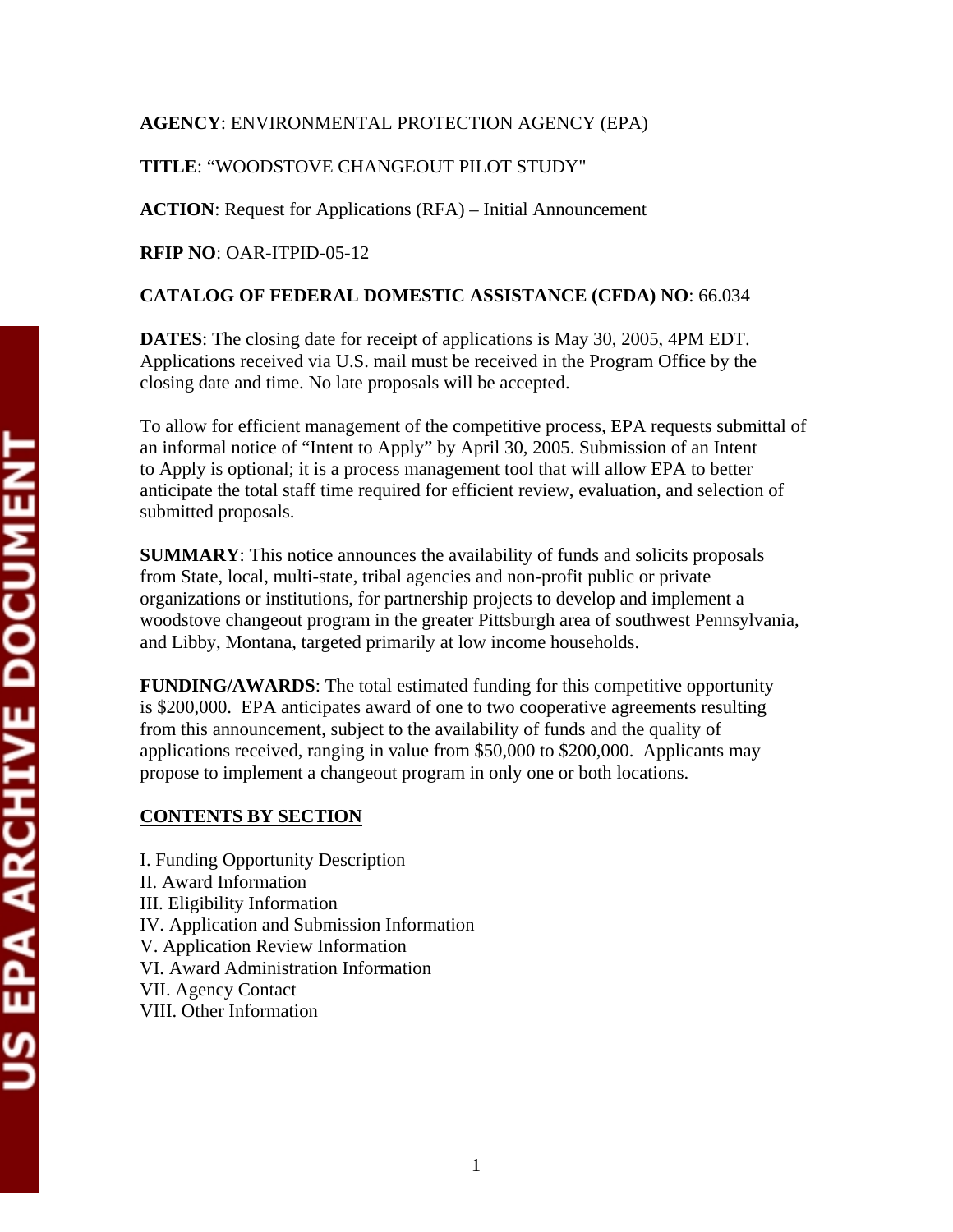#### **I. Funding Opportunity Description**

#### **A. Background.**

Currently, there are no Federal standards that require woodstove owners to replace their older woodstoves and mandatory programs would most likely be unpopular and involve high administrative costs. There are about 10 million woodstoves operating today in American households that are used as a primary or secondary source of heat. Of these, 80% - 90% are the older, higher polluting and less efficient conventional stoves that were manufactured prior to 1988 when EPA issued emission standards. After 1988, all new stoves produced in the U.S. had to meet these standards, but since any woodstove or insert can last as long as 40 years there are still millions of non-certified stoves in operation. "EPA Certified" stoves are much less polluting (70% fewer emissions) and are more energy efficient than older non-certified stoves, and many of the units made today surpass EPA's certified stove emissions limit and are especially clean. There are also other types of very clean burning hearth products available to consumers today such as gas stoves and pellet stoves.

Traditionally, woodstove changeout programs have been based on retailers providing rebate incentives to consumers to make the investment required to upgrade older, higher polluting stoves or fireplaces, with newer, cleaner-burning and more efficient technology. Due to the relatively high cost of a new stove (plus installation), rebate-based programs have had limited success. For example, in the Great Lakes region 1200 old stoves were replaced in 2001 and in the Puget Sound area of Washington state, 1600 stoves were replaced out of a total inventory of 270,000 uncertified stoves. Clearly, we should strive for better results and we believe providing more than a 10-15% rebate is the key. For low income families a \$1500-3000 appliance, even with a 10-15% rebate applied, is still a significant financial investment. These households often rely on wood burning as their primary source of heat because it can be relatively cheaper than electric or gas heat. Also, in many cases they've had their woodstove for many years and it is inefficient and highly polluting.

The purpose of this project is to demonstrate that a new model for conducting a woodstove changeout program for low income homeowners can be developed and can be more successful in removing uncertified woodstoves than a rebate-based model. The successful applicant will be capable of leveraging the grant dollars provided by EPA to purchase a large number of highly efficient low-emitting wood burning heating appliances for qualified applicants in the pilot communities. Other appliances such as gas or propane-fired heating units, or wood pellet stoves may also be purchased at the discretion of the recipient after considering costs and the availability of fuels.

The pilot communities were chosen based on a number of factors. Both pilot locations (Libby, Montana, and the greater Pittsburgh PA area) exceed the fine particulate matter  $(PM<sub>2.5</sub>)$  National Ambient Air Quality Standards (NAAQS). The Libby area was also chosen because it is a small, economically disadvantaged area which has essentially one source of fine particulate matter pollution, residential wood combustion (RWC). A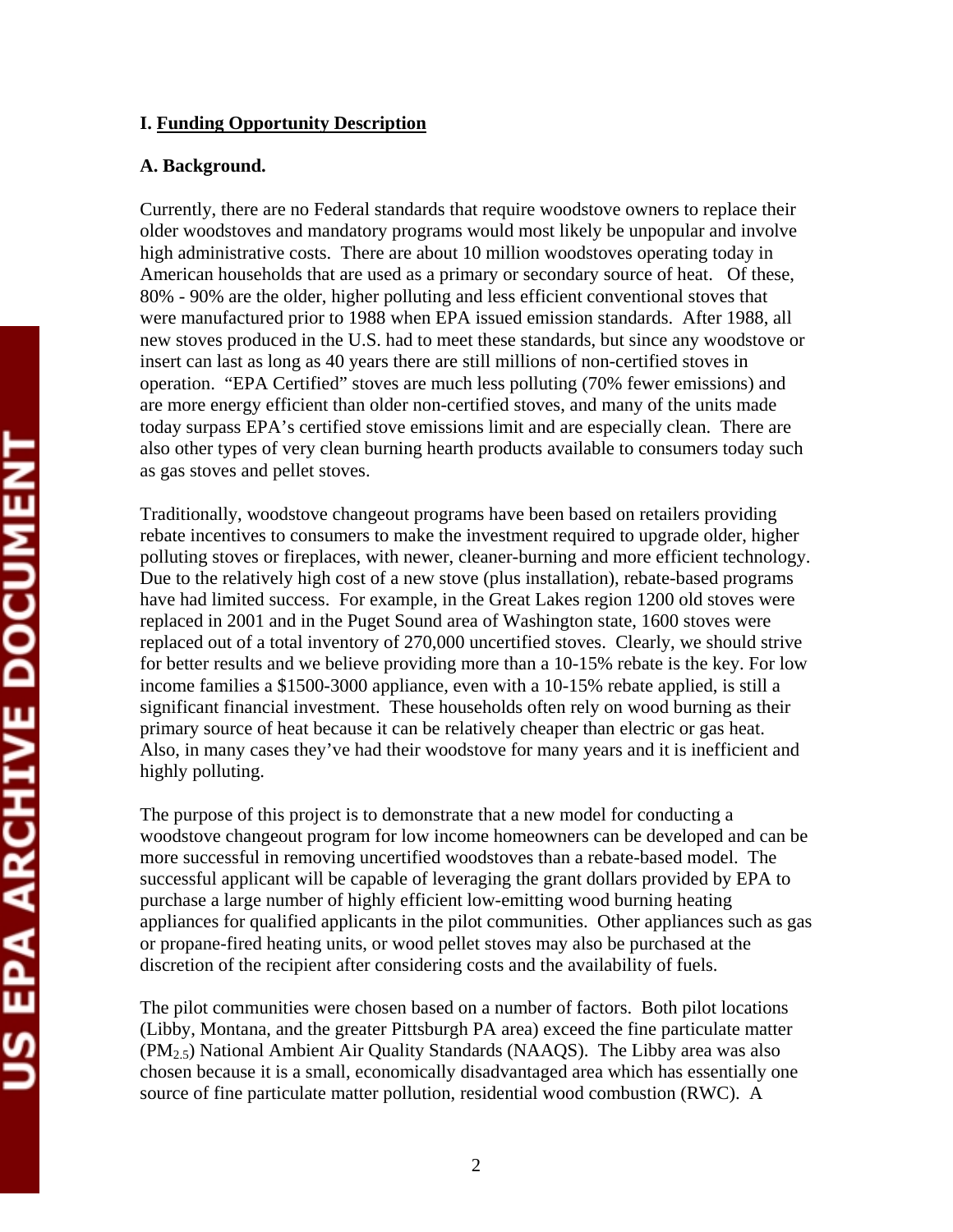rebate-based program would likely have little chance of success in Libby due to the relatively high cost of a new stove and professional installation in relation to the average household income in Libby. The other pilot area, greater Pittsburgh, is larger and has more varied sources of fine particles, but there are a number of uncertified woodstoves in this area, and many of these woodstoves are likely owned by low income families. It is important to assess the likelihood for success of a low income woodstove changeout program in more than one community type.

In addition to improving public health by reducing exposure to indoor and outdoor particle pollution and toxics, other benefits of switching from uncertified stoves include improved visibility in national parks and wilderness areas, and greater fire safety in the home from reduced creosote buildup in chimneys.

#### **B. Scope of Work.**

OAQPS is seeking applications for proposals that demonstrate the effectiveness of voluntary woodstove changeout programs targeted at low income households at two locations, the greater Pittsburgh PA area, and Libby, Montana. The applicants should propose to carry out a woodstove changeout program in one or both of these areas and using a combination of grant dollars and their own funds, or funds from other sources, provide free EPA-certified woodstoves or fireplace inserts (or other clean burning appliance such as a pellet stove or gas appliance) to qualified low income applicants who are willing to surrender their non-certified wood burning appliance (woodstove or fireplace insert). The recipient will ensure that the surrendered appliances are either sold or given away to steel recycling facilities, or are otherwise safely destroyed such that they cannot be used again.

At a minimum, the applicant's proposal should address the following components:

- The logistical approach for the changeout.
- The potential universe of qualified low income participants,
- Supporting documentation that each participant in the changeout meets an established low-income criteria necessary to qualify for the monetary assistance,
- Communications with qualified recipients, appliance retailers and installers, utility companies, city officials, etc.,
- A method to receive and document data from retailers confirming installation as well as confirmation that the dismantling and proper recycling of the old stove occurs,
- Administering the funds, and all other functions of the changeout,
- A summary report for each changeout location that includes at a minimum, final numbers of stoves replaced, type of new appliance installed (i.e., woodstove, fireplace insert, pellet stove, gas appliance, etc.) and an estimate of  $PM_{2.5}$ emissions from wood smoke before and after the changeout, and lessons learned.
- Any partnerships it will rely on to fund, in part or in full, the proposed changeout program(s).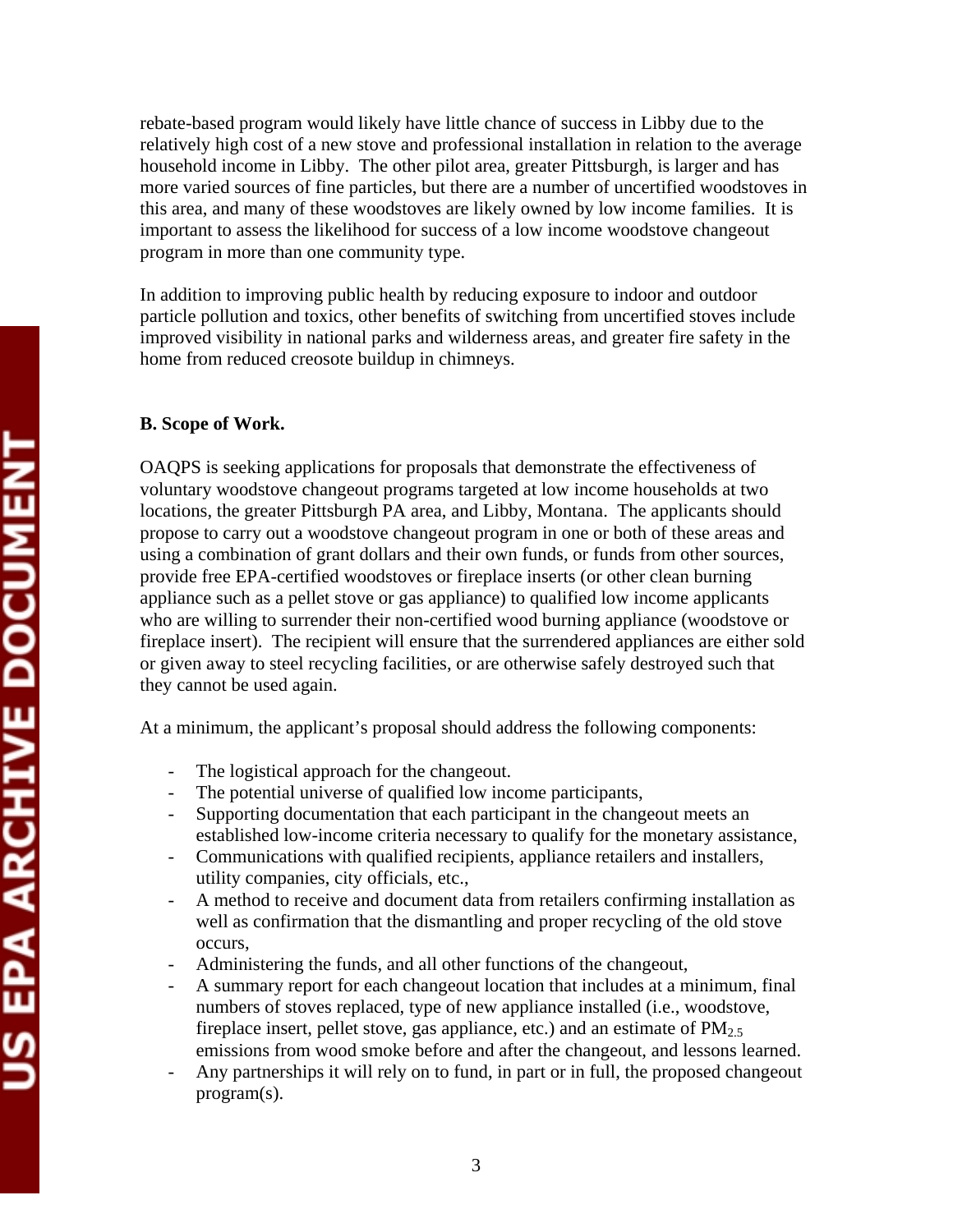As part of its technical support for the project, EPA will make education and outreach materials available to the recipient in designing and implementing a woodstove changeout program. These materials include:

**Potential partners fact sheet.** Target audience: Potential partners. A two page document that outlines the value of supporting woodstove changeout campaigns and describes how nonprofit organizations and others can take part in changeout campaigns.

**Changeout overview brochure.** Target audience: All consumers. A six to eight-panel brochure that walks people through the woodstove changeout basics.

**Benefits fact sheet.** Target audience: Low income people who will need a good deal of persuading. A two page document that illustrates the primary benefits (e.g., burn less wood, save money and time and reduce fire hazards) and funding options available to low income families and households.

**General fact sheet.** Target audience: General public. A two page document that provides the basics on the woodstove changeout.

## **C. EPA Strategic Plan Linkage and Anticipated Outcomes/Outputs.**

1. *Linkage to EPA Strategic Plan.* This project supports progress towards EPA Strategic Plan Goal 1(Clean Air and Global Climate Change),Objective 1.1 (Healthier Outdoor Air), Sub-Objectives 1.1.1 (More People Breathing Clean Air) and 1.1.2 (Reduced Risk from Toxic Air Pollutants), and Objective 1.2 (Healthier Indoor Air). In addition to improving public health by reducing exposure to indoor and outdoor particle pollution and toxics, other benefits of switching from uncertified stoves include improved visibility in national parks and wilderness areas, and greater fire safety in the home from reduced creosote buildup in chimneys.

2. *Outcomes.* Through this project EPA hopes to create public awareness of the health risks from breathing woodsmoke, demonstrate that changeout programs targeted at low income woodstove owners can be more successful than rebate-based changeout programs, and address air quality concerns in the targeted areas.

*3. Outputs.* The anticipated output for this project is a model changeout program for low income woodstove owners that can be used in other areas of the country.

## **D. Supplementary Information.**

The statutory authority for this action is Clean Air Act, Section 103(b) which authorizes the award of grants for research, investigations, experiments, demonstrations, surveys, and studies related to the causes, effect, extent, prevention and control of air pollution.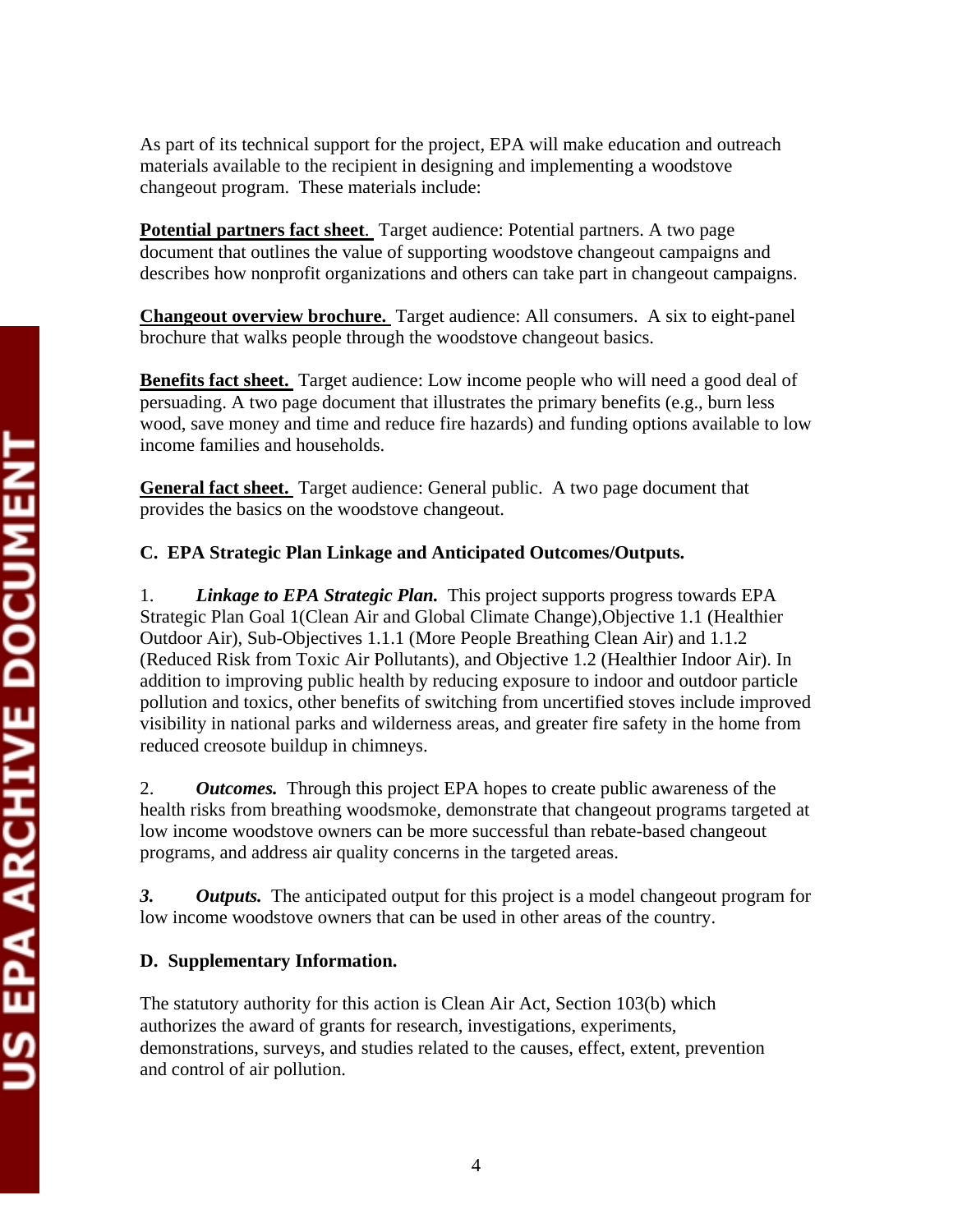## **II. Award Information**

## **A. What is the amount of funding available?**

The total estimated funding for this project is \$200,000.

## **B. How many agreements will EPA award in this competition?**

EPA anticipates award of one to two cooperative agreements ranging in value from \$50,000 to \$200,000 resulting from this announcement. The actual number of awards will be based upon the quality of proposals submitted and is subject to the availability of funds. Applicants may propose to implement a changeout program in only one or both locations. Applications evaluated but not selected for this funding may be retained for a period of six months for possible future award under this announcement, subject to the availability of additional funds. EPA reserves the right to partially fund a qualified proposal or to make no awards.

Cooperative agreements permit substantial involvement between the EPA Project Officer and the selected applicants in the performance of the work supported. Although EPA will negotiate precise terms and conditions relating to substantial involvement as part of the award process, the anticipated substantial Federal involvement for this project will be:

- 1. close monitoring of the successful applicant's performance to verify the results proposed by the applicant;
- 2. collaboration during performance of the scope of work;
- 3. approving substantive terms of proposed contracts;
- 4. approving qualifications of key personnel (EPA will not select employees or contractors employed by the award recipient);
- 5. review and comment on all reports prepared under the cooperative agreement (the final decision on the content of reports rests with the recipient);
- 6. reviewing a final summary study of the project.

## **C. What is the project period for award(s) resulting from this solicitation?**

The estimated project period for award(s) resulting from this solicitation is September 1, 2005 through September 1, 2007. All projects must be completed within the negotiated project performance period of 24 months.

## **D. Can funding be used to acquire services or fund partnerships?**

Funding may be used to acquire services or fund partnerships, provided the recipient follows procurement and subaward or subgrant procedures contained in 40 [CFR](http://www.gpoaccess.gov/cfr/retrieve.html) Parts 30 or 31, as applicable. Successful applicants must compete contracts for services and products and conduct cost and price analyses to the extent required by these regulations. The regulations also contain limitations on consultant compensation. Applicants are not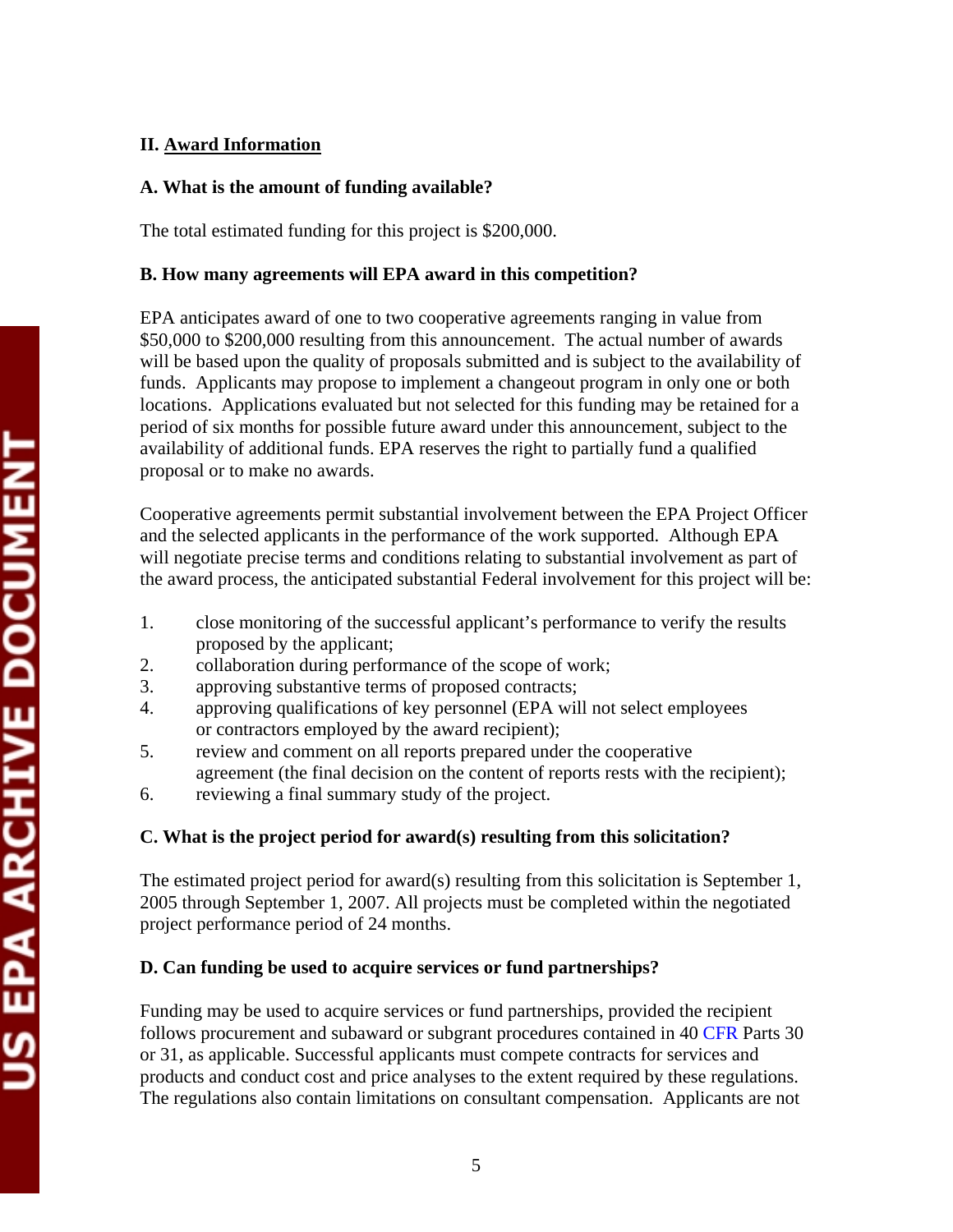required to identify contractors or consultants in their proposal. Moreover, the fact that a successful applicant has named a specific contractor or consultant in the proposal EPA approves does not relieve it of its obligations to comply with competitive procurement requirements.

Subgrants or subawards may be used to fund partnerships with non-profit organizations and governmental entities. Successful applicants cannot use subgrants or subawards to avoid requirements in EPA grant regulations for competitive procurement by using these instruments to acquire commercial services or products to carry out its cooperative agreement. For profit organizations are not eligible subgrant recipients under this announcement. The nature of the transaction between the recipient and the subgrantee must be consistent with the standards for distinguishing between vendor transactions and subrecipient assistance under Subpart B Section 210 of [OMB Circular A-133,](http://www.whitehouse.gov/omb/circulars/a133/a133.html) and the definitions of "subaward" at 40 CFR 30.2(ff) or "subgrant" at 40 CFR 31.3, as applicable. EPA will not be a party to these transactions.

#### **III. Eligibility Information**

#### **A. Eligible Entities.**

Proposals will be accepted from states, territories, Indian Tribes, and possessions of the U.S., including the District of Columbia, international organizations, public and private universities and colleges, hospitals, laboratories, other public or private nonprofit institutions, as defined b[y OMB Circular A-110](http://www.whitehouse.gov/omb/circulars/a110/a110.html) and [OMB Circular A-122.](http://www.whitehouse.gov/omb/circulars/a122/a122.html)  Non-profit organization, as defined by OMB Circular A-122, means any corporation, trust, association, cooperative, or other organization which: (1) is operated primarily for scientific, educational, service, charitable, or similar purposes in the public interest; (2) is not organized primarily for profit; and (3) uses its net proceeds to maintain, improve, and/or expand its operations. For this purpose, the term "non-profit organization" excludes (i) colleges and universities; (ii) hospitals; (iii) state, local, and federally-recognized Indian tribal governments; and (iv) those non-profit organizations which are excluded from coverage of this Circular in accordance with paragraph 5 of the Circular.

Non-profit organizations described in Section  $501(c)(4)$  of the Internal Revenue Code that engage in lobbying activities as defined in Section 3 of the Lobbying Disclosure Act of 1995 are not eligible to apply.

#### **B. Cost Sharing or Matching.**

Although cost-sharing or matching is not required, as a condition of eligibility, or otherwise, for proposals selected for award, applicants proposing a voluntary financial or in-kind commitment of resources will improve their scoring under the "Ability to Leverage Resources" evaluation criterion of this solicitation. *(Refer to Section V(A), Evaluation Criteria.)*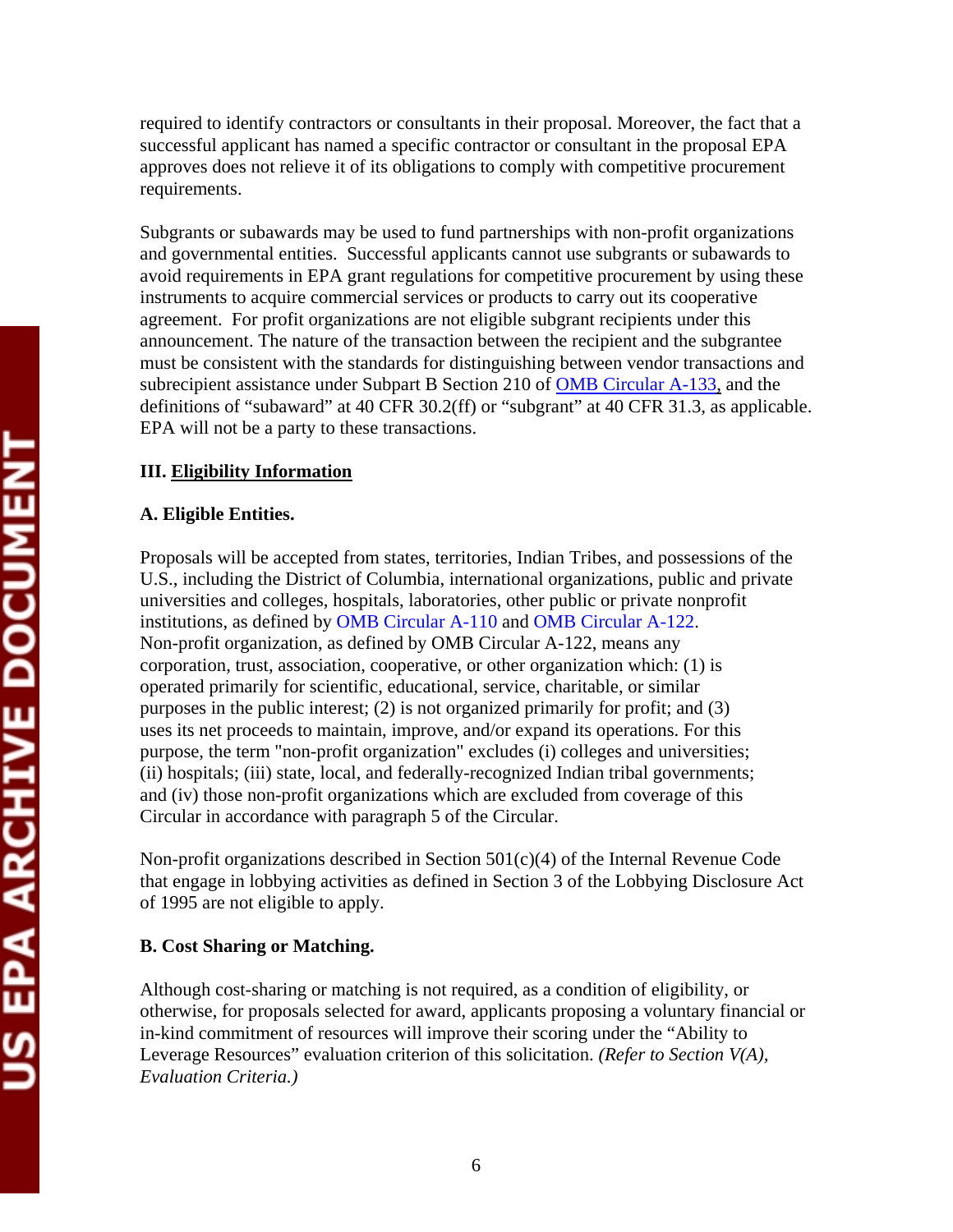Voluntary contributions of funds and/or in kind contributions of resources, if accepted by EPA, will be treated as cost shares under 40 CFR 30.24. Applicants must propose eligible and allowable in kind contributions of resources to qualify for an improved score.

#### **Section IV - Application and Submission Information.**

#### **A. How to Obtain Application Package.**

Applicants may download individual grant application forms, or electronically request a paper application package and an accompanying computer CD of information related to applicants/grant recipients roles and responsibilities from EPA's Grants and Debarment website by visiting[: http://www.epa.gov/ogd/grants/how\\_to\\_apply.htm.](http://www.epa.gov/ogd/grants/how_to_apply.htm)

## **B. Content and Form of Proposal Submission.**

Applications must contain a narrative proposal, and one completed and signed federal grant application package. The narrative proposal must explicitly describe the applicant's proposed project and specifically address each of the evaluation criteria disclosed in *Section V(A), Evaluation Criteria*.

1. A complete application must contain the following, in the sequential order shown:

- a. SF-424 Application for Federal Assistance, with original signature.
- b. Narrative Statement, in the format detailed below.
- c. Other supporting documentation.
- d. SF-424 A, Budget by categories and indirect cost rate.
- e. SF-424 B, Assurances for non-construction programs.
- f. Certification Regarding Lobbying and SF LLL, if applicable.
- g. EPA Form 4700-4 Preaward Compliance review report.
- h. Quality Assurance Narrative Statement, if applicable.
- i. Copy of Negotiated Indirect Cost Rate Agreement, if applicable.
- j. Biographical Sketch.

k. E-mail address or self-addressed envelope (to receive notification of receipt of application).

2. The narrative proposal should conform to the following outline:

a. Cover Letter: Describe your organization's qualifications for the project and provide information relating to your programmatic capability to perform the project. The cover letter must be signed by an official with the authority to commit your organization to the project; and written on your organization's official letterhead.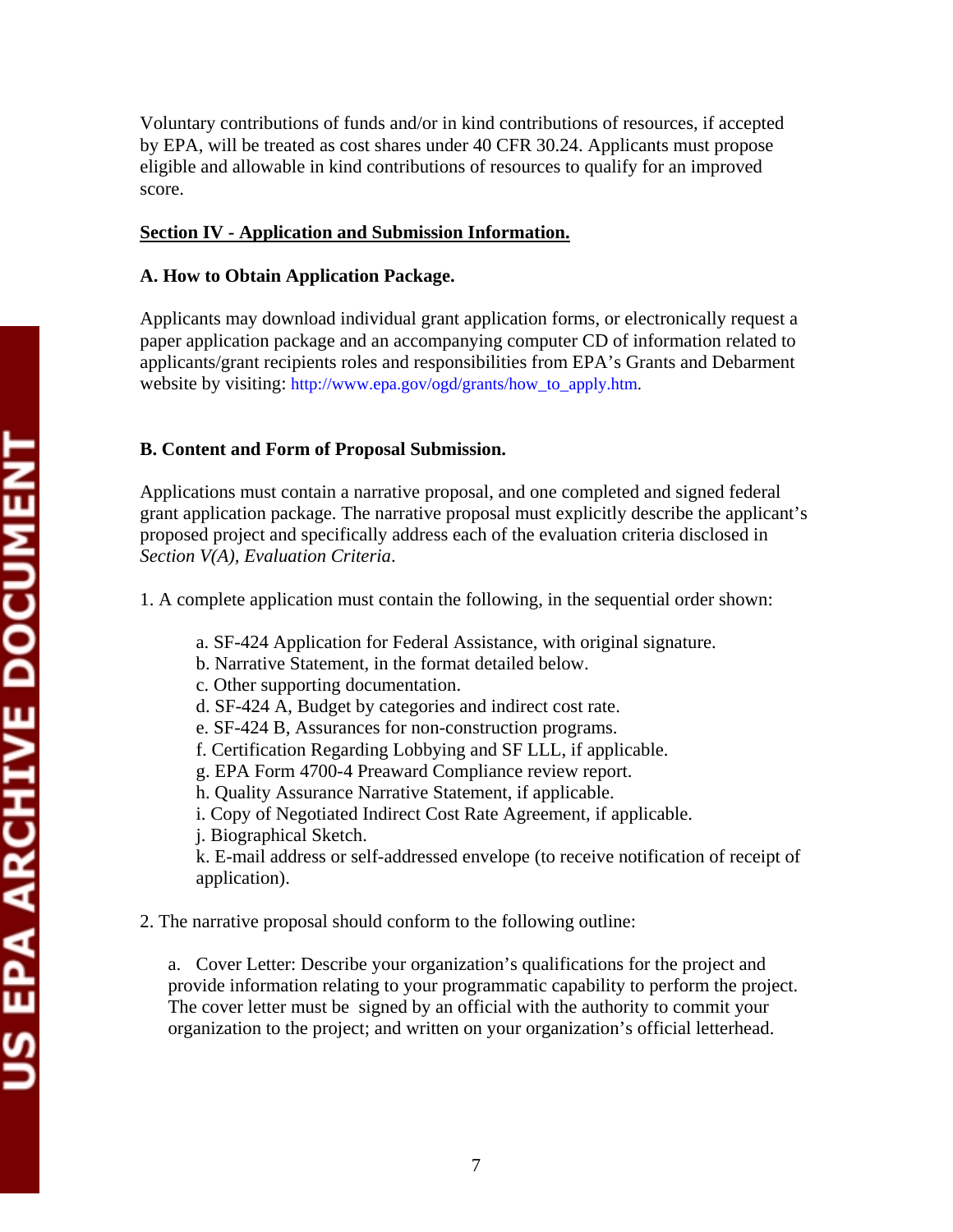- b. Summary Information Page.
	- 1. Project Title.
	- 2. Applicant Information. Include applicant (organization) name, address, contact person, phone number, fax and e-mail address.
	- 3. Funding Requested. Specify the amount you are requesting from EPA.
- c. Project Description. The project description must provide a concise overview of how the applicant will implement and conduct the project and include a Project Work Plan (including a description of all tasks, dates of completion, products and deliverables, and proposed budget).

 The narrative workplan must discuss how the proposal addresses each of the selection criteria in Section V and include:

- 1. A detailed project summary, describing specific actions and methods to be undertaken and the responsible institutions, including estimated time line for each task;
- 2. The associated work products to be developed (e.g. partnership agreements, if any);
- 3. An explanation of project benefits to the public;
- 4. An explanation of how project outcomes (e.g., fuel economy and emissions benefits) will be designed for reinvestment;
- 5. A detailed explanation of how project success will be evaluated; *(Refer to Section V(A), Evaluation Criteria, "EPA Strategic Plan Linkage and Anticipated Outcomes/Outputs.")*
- 6. A description of the roles of the applicant and partners, if any; and
- 7. Biographical information on key personnel identified.
- d. Detailed Itemized Budget. The proposal must include a detailed budget which clearly explains how funds will be used for the following categories:
	- 1. Personnel
	- 2. Fringe Benefits
	- 3. Contractual Costs
	- 4. Travel
	- 5. Equipment
	- 6. Supplies
	- 7. Other (including intern stipends)
	- 8. Total Indirect Costs (must include documentation of accepted indirect rate)
	- 9. Total Cost

If not self-evident, entries under each category must be explained in the budget itself or in the project description. Costs proposed in the budget should be linked directly to the proposal.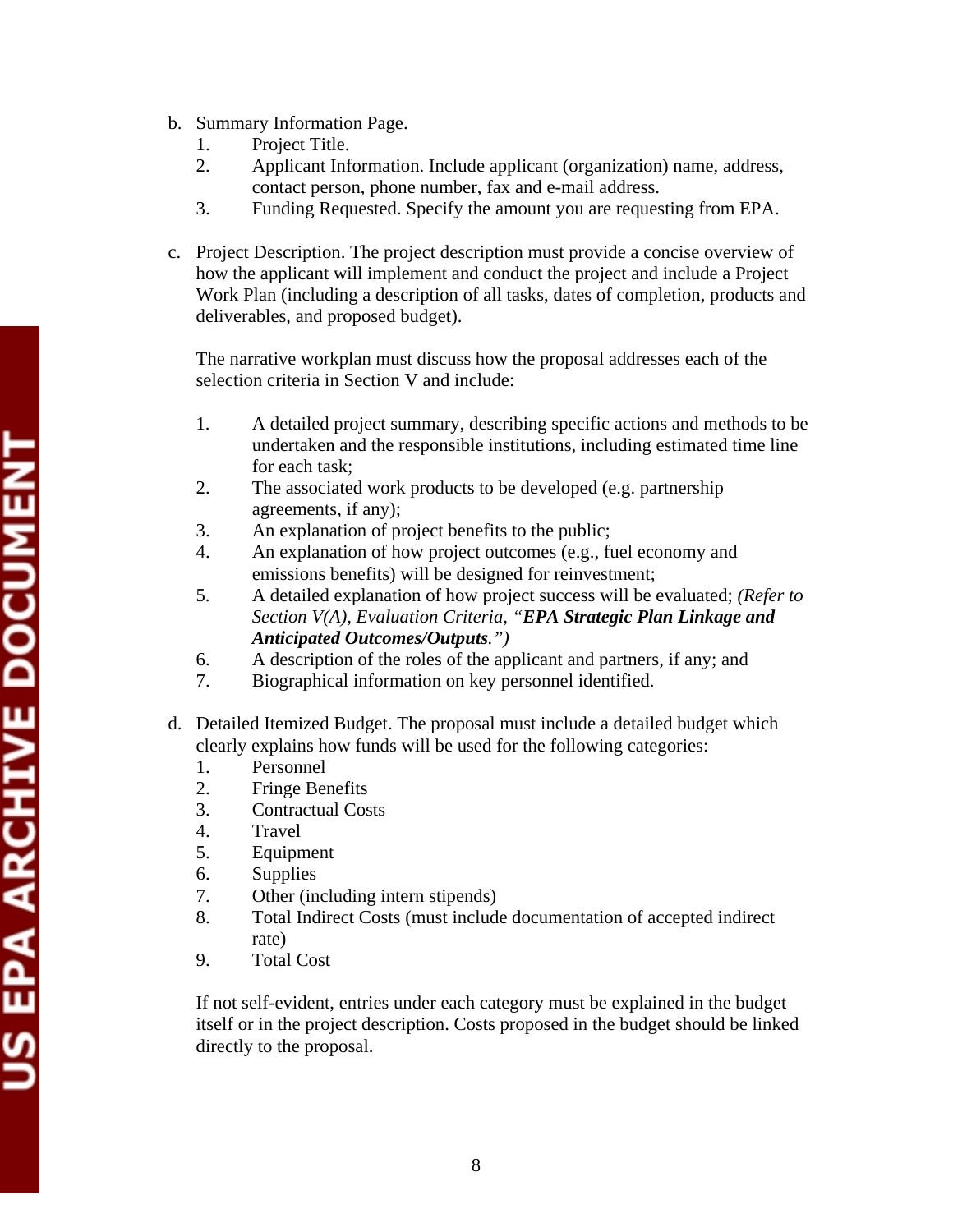e. Key Personnel. The applicant should submit an appendix with the resumes of up to three (3) key personnel who will be significantly involved in the project.

Applicants are strongly advised to avoid submission of non-essential materials unrelated to the proposal's requirements. Upon receipt, applications will be reviewed for content. Applications which do not conform to the specific outline and content detailed above may not be considered for award. **Incomplete applications will not be considered for award.** All application materials must be completed in English.

### **C. Submission Dates and Times.**

- 1. To allow for efficient management of the competitive process, EPA requests eligible entities submit an informal notice of "Intent to Apply" by April 30, 2005, to the agency contact identified under *Section VII, Agency Contact.*  Submission of an Intent to Apply is optional; it is a process management tool that will allow EPA to better anticipate the total staff time required for efficient review, evaluation, and selection of submitted proposals. Eligible entities not submitting an "Intent to Apply" are still eligible to apply by the deadline. The written notice of "Intent to Apply" may be submitted via electronic mail. Please provide the name of your organization, a point of contact, phone number, email address, and the title of your project.
- 2. The deadline for submission of completed application packages is May 30, 2005, 4 p.m. ET. All proposal packages must be received in the program office listed below by the deadline. Proposals received after the deadline will not be considered for funding.
- 3. Electronic Proposals must be submitted in Microsoft Word, or Adobe pdf format to: blais.gary@epa.gov. Proposals will be considered timely upon receipt, not transmission. An e-mail response confirming receipt of electronic proposals will be provided.
- 4. Confidential Business Information. In accordance with 40 CFR 2.203, applicants may claim all or a portion of their application/proposal as confidential business information. EPA will evaluate confidentiality claims in accordance with 40 CFR Part 2. Applicants must clearly mark applications/proposals or portions of applications/proposals they claim as confidential. If no claim of confidentiality is made, EPA is not required to make the inquiry to the applicant otherwise required by 40 CFR  $2.204(c)(2)$  prior to disclosure.

Because of U.S. mail screening at all federal facilities EPA highly recommends that applicants use express mail to submit their proposals. Initial Proposals and Final Applications should be addressed to: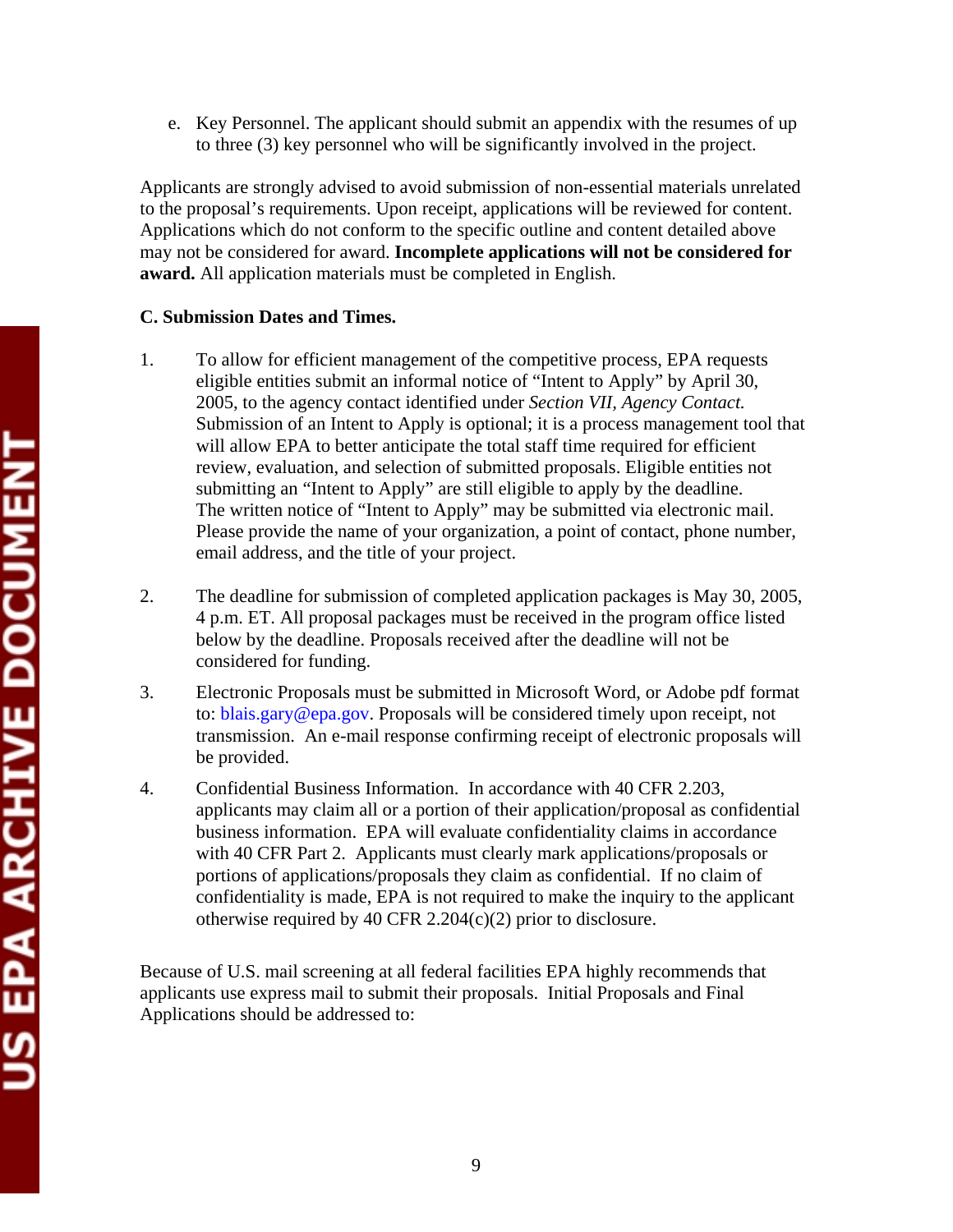#### Express Delivery Address (FedEx, UPS, DHL, etc.)

US EPA Attn: Gary Blais Office of Air Quality Planning and Standards 4930 Old Page Road Durham, NC 27703

Regular Mail Delivery

 US EPA Attn: Gary Blais Office of Air Quality Planning and Standards MD- E143-02 RTP, NC 27711

### **V. Application Review Information**

#### **A. Evaluation Criteria.**

Each eligible proposal, based on Section III, Eligibility Information, will be evaluated according to the criteria set forth below. Proposals that are best able to directly and explicitly address the evaluation criteria below will have a greater likelihood of being selected for award. Each proposal will be rated under a points system, with a total of 100 points possible.

| <b>CRITERION</b>                                                                                                                                                                                                                                                                                                                                                                                                                            | <b>MAXIMUM POINTS</b><br><b>PER CRITERION</b> |
|---------------------------------------------------------------------------------------------------------------------------------------------------------------------------------------------------------------------------------------------------------------------------------------------------------------------------------------------------------------------------------------------------------------------------------------------|-----------------------------------------------|
| <b>Ability to Leverage Resources:</b> Describe your ability to leverage the<br>financial resources necessary to implement a viable woodstove changeout<br>project at the proposed locations. If you leverage resources, outline your<br>plan or process for obtaining the additional resources, the timing,<br>commitments, and the likelihood of success. If possible, provide written<br>resource commitments from proposed partnerships. | 25                                            |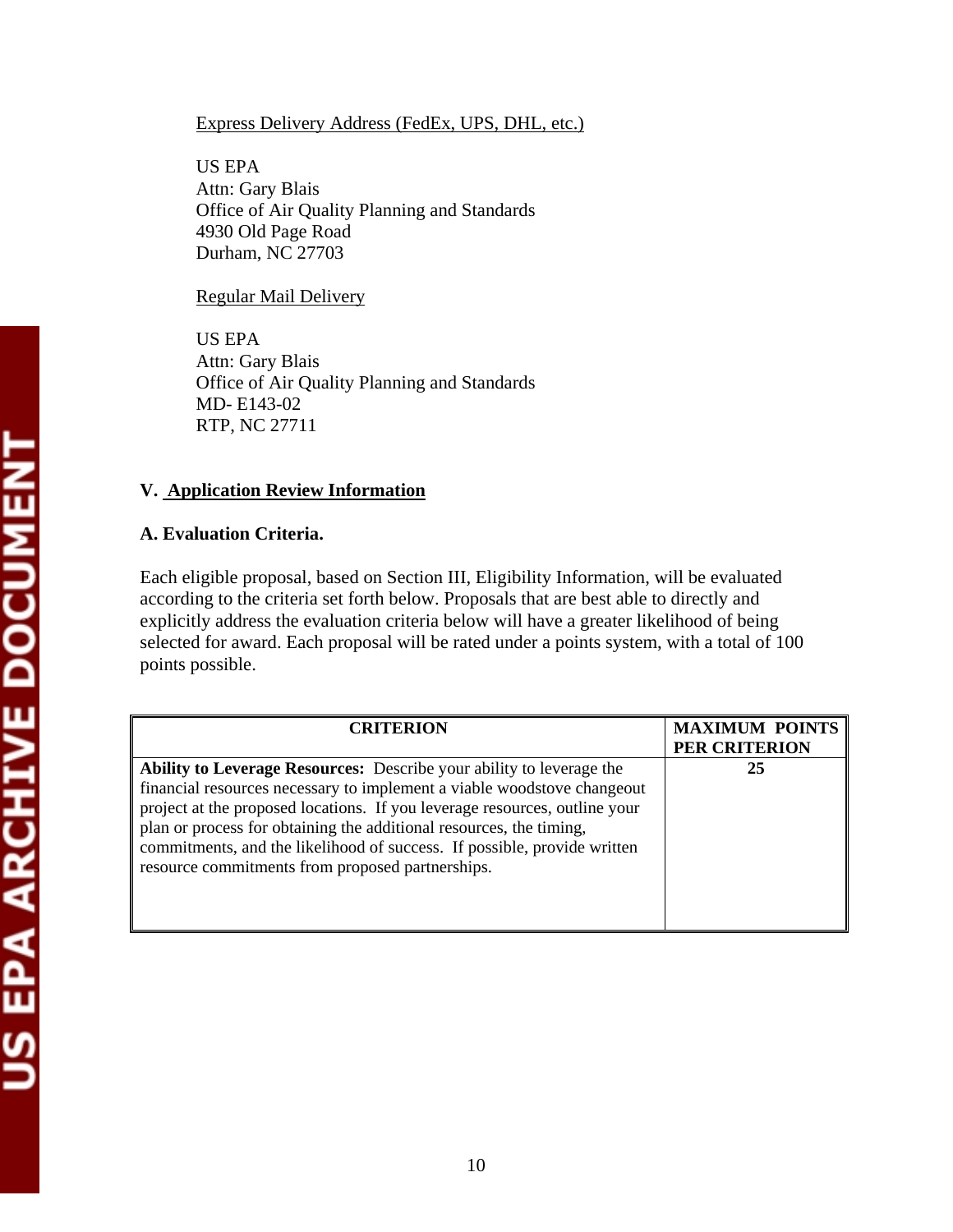| <b>CRITERION</b>                                                                | <b>MAXIMUM POINTS</b> |
|---------------------------------------------------------------------------------|-----------------------|
|                                                                                 | PER CRITERION         |
| Management/Implementation Plan: Describe, in detail, the plan for               | 25                    |
| implementing the project including a timeline for each phase of the project.    |                       |
| Indicate how you will acquire and install the equipment and include a list      |                       |
| of potential partners. Describe the entities you will work with in              |                       |
| implementing the proposal's objectives, including roles and                     |                       |
| responsibilities. Describe your goals for the project in terms of numbers of    |                       |
| uncertified woodstoves replaced, and the amount of air pollution                |                       |
| reductions expected in terms of fine particulate matter and toxics. The         |                       |
| most successful applicants will be those that can demonstrate that their        |                       |
| plan will result in the replacement of the greatest number of uncertified       |                       |
| woodstoves at each location, and that their plan is replicable in other         |                       |
| communities.                                                                    |                       |
| <b>EPA Strategic Plan Linkage and Anticipated Outcomes/Outputs:</b>             | 25                    |
| Effectiveness of applicant's plan for tracking and measuring progress           |                       |
| toward achieving expected outputs and outcomes identified in Section I of       |                       |
| this announcement.                                                              |                       |
|                                                                                 |                       |
|                                                                                 |                       |
| Technical Experience and Programmatic Capability: Describe your                 | 25                    |
| technical experience with woodstoves, particulate matter issues, and any        |                       |
| experience with changeouts, in working with partners, leading and               |                       |
| managing groups, and implementing emission reduction projects education         |                       |
| and community outreach, social marketing, advertising and public                |                       |
| relations, or any other related efforts.relevant to the success of carrying out |                       |
| this project. EPA will also take into account such factors as the               |                       |
| applicant's:                                                                    |                       |
| (i) past performance in successfully completing federally and/or non-           |                       |
| federally funded projects similar in size, scope, and relevance to the          |                       |
| proposed project, (ii) history of meeting reporting requirements on prior or    |                       |
| current assistance agreements with federal and/or non-federal                   |                       |
| organizations and submitting acceptable final technical reports, (iii)          |                       |
| organizational experience and plan for timely and successfully achieving        |                       |
| the objectives of the project, and (iv) staff expertise/qualifications, staff   |                       |
| knowledge, and resources or the ability to obtain them, to successfully         |                       |
| achieve the goals of the project.                                               |                       |
|                                                                                 |                       |

### **B. Review and Selection Process.**

Each application will be evaluated by a team chosen to address a full range of air quality matters. The Evaluation Team will base its evaluation solely on the selection criteria disclosed in this notice. *(Refer to Section V(A), Evaluation Criteria)* 

The highest numerically-ranked proposal(s) (subject to the quality of proposals and availability of funds will be selected for award by the Selection Official.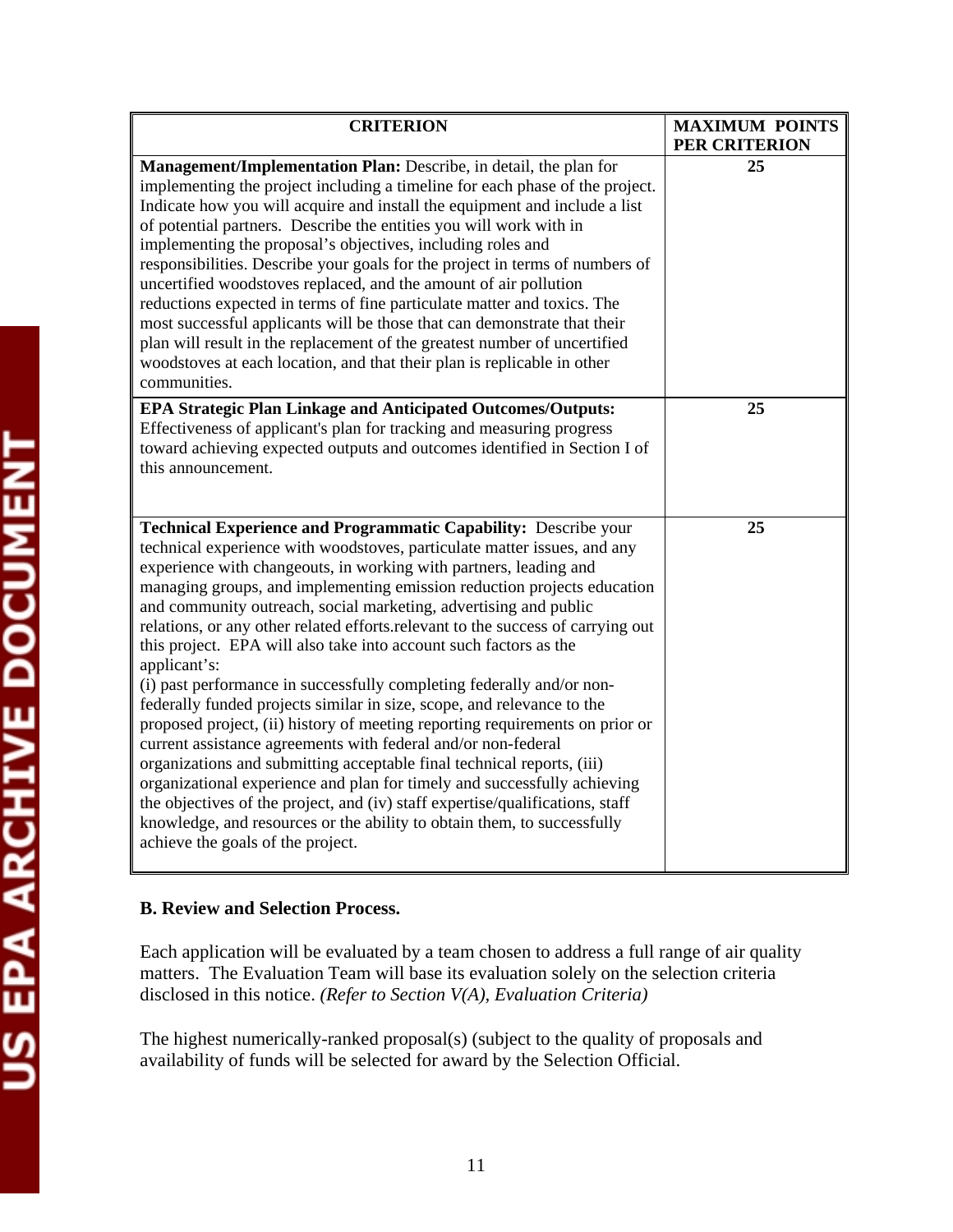## **VI. Award Administration Information**

### **A. Award Notices.**

Following final selections, all applicants will be notified regarding their application's status.

- 1. EPA anticipates notification to *successful* applicant(s) will be made via telephone, electronic or postal mail by July 30, 2005. This notification, which advises that the applicant's proposal has been selected and is being recommended for award, is not an authorization to begin performance. The award notice signed by the EPA grants officer is the authorizing document and will be provided through postal mail. At a minimum, this process can take up to 90 days from the date of selection. For planning purposes, the successful applicant(s) should expect to begin work by September 1, 2005.
- 2. EPA anticipates notification to *unsuccessful* applicant(s) will be made via electronic or postal mail by July 30, 2005. In either event, the notification will be sent to the original signer of the application.

### **B. Administrative and National Policy Requirements.**

- 1. A listing and description of general EPA Regulations applicable to the award of assistance agreements may be viewed at: [http://www.epa.gov/ogd/AppKit/applicable\\_epa\\_regulations\\_and\\_description.htm](http://www.epa.gov/ogd/AppKit/applicable_epa_regulations_and_description.htm)
- 2. Executive Order 12372, Intergovernmental Review of Federal Programs may be applicable to awards, resulting from this announcement. Applicants *selected* for funding may be required to provide a copy of their proposal to their [State Point of](http://www.whitehouse.gov/omb/grants/spoc.html)  [Contact](http://www.whitehouse.gov/omb/grants/spoc.html) (SPOC) for review, pursuant to Executive Order 12372, Intergovernmental Review of Federal Programs. This review is not required with the Initial Proposal and not all states require such a review.
- 3. All applicants are required to provide a Dun and Bradstreet (D&B) Data Universal Numbering System (DUNS) number when applying for a Federal grant or cooperative agreement. Applicants can receive a DUNS number, at no cost, by calling the dedicated toll-free DUNS Number request line at 1-866-705-5711, or visiting the D&B website at[: http://www.dnb.com.](http://www.dnb.com)
- 4. Non-profit organizations recommended for funding will be subject to a pre-award administrative capability assessment.

.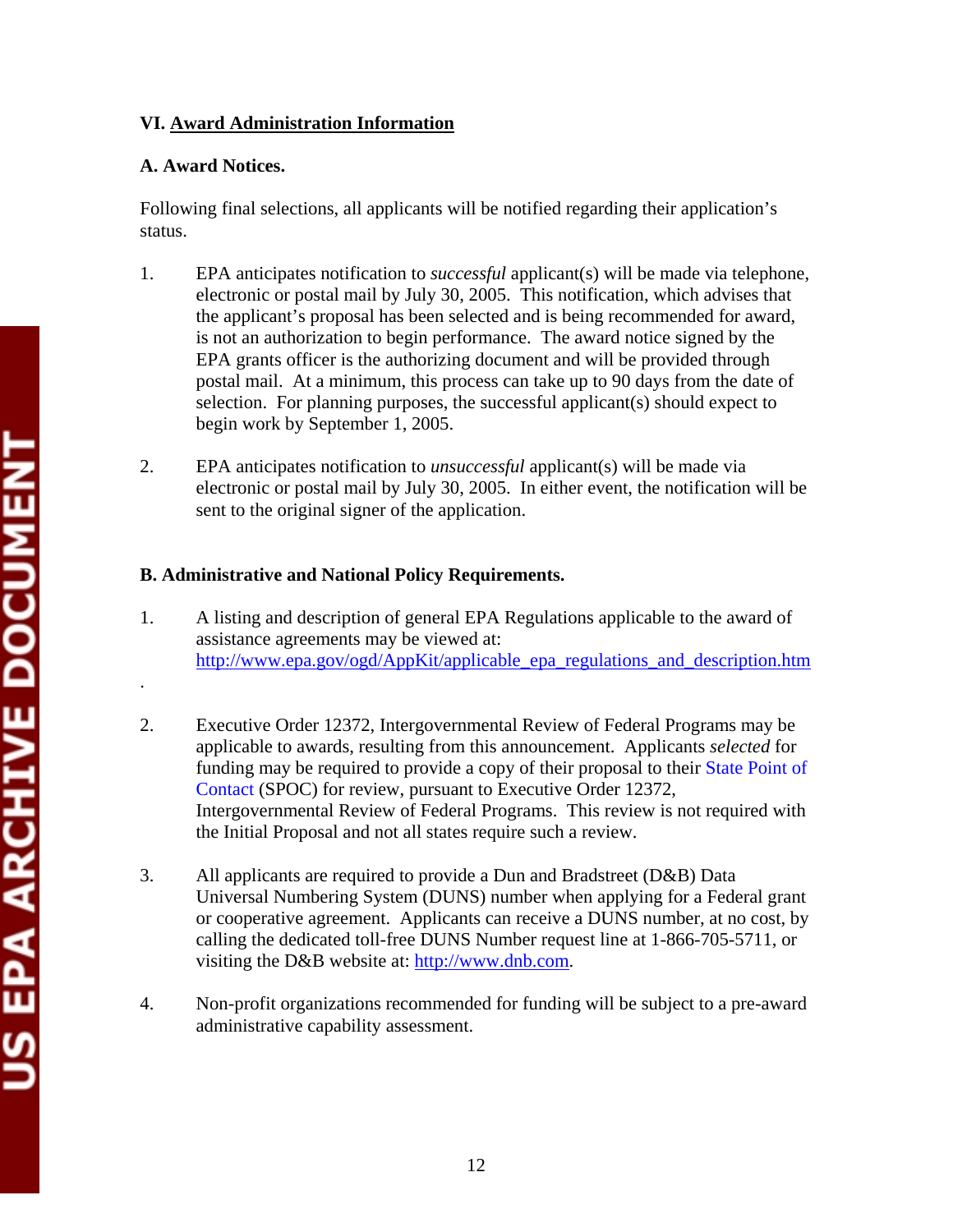### **C. Reporting Requirement.**

The recipient agrees to submit quarterly progress reports to the EPA Project Officer within thirty days after each reporting period. These reports shall cover work status, work progress, difficulties encountered, preliminary data results and a statement of activity anticipated during the subsequent reporting period, including a description of equipment, techniques, and materials to be used or evaluated. A discussion of expenditures along with a comparison of the percentage of the project completed to the project schedule and an explanation of significant discrepancies shall be included in the report. The report shall also include any changes of key personnel concerned with the project. The schedule for submission of quarterly reports will be established, by EPA, after award.

A detailed final report will also be required. The final report should include: summary of the project, air quality concentrations prior to the changeout, reductions of woodstove emissions after the project and any detectable affect on air quality concentrations, environmental outcomes, problems, successes, and lessons learned. The report should also include the recipient's recommendations for replicating the changeout program in other areas of the country.

## **D. Disputes.**

Assistance agreement competition-related disputes will be resolved in accordance with the dispute resolution procedures published in 70 FR (Federal Register) 3629, 3630 (January 26, 2005) located on the web at:

[http://a257.g.akamaitech.net/7/257/2422/01jan20051800/edocket.access.gpo.gov/2005/05](http://a257.g.akamaitech.net/7/257/2422/01jan20051800/edocket.access.gpo.gov/2005/05-1371.htm) [-1371.htm.](http://a257.g.akamaitech.net/7/257/2422/01jan20051800/edocket.access.gpo.gov/2005/05-1371.htm) Copies of these procedures may also be requested by contacting the Agency contact identified in Section VII of this solicitation.

# **VII. Agency Contact**

**FOR FURTHER INFORMATION CONTACT:** for application questions contact Gary Blais, US EPA Office of Air Quality Planning and Standards, MC E143-02, RTP, NC 27711, Phone 919-541-3223, Fax 919-541-2664; (e-mail: WoodstoveRFA@epa.gov) for questions about woodstove changeouts and EPA's woodsmoke reduction initiative: Larry Brockman, US EPA Office of Air Quality Planning and Standards, MC E143-02, RTP, NC 27711, Phone 919-541-5398, Fax 919-541-2664; (e-mail: brockman.larry@epa.gov); or Karen Blanchard US EPA Office of Air Quality Planning and Standards, MC E143-02, RTP, NC 27711, Phone 919-541- 5503, Fax 919-541-2664; (e-mail: blanchard.karen@epa.gov).

All questions must be submitted in writing via postal mail, facsimile, or electronic mail to the contact persons listed above, and must be received not later than 10 days prior to the closing date of the announcement of this solicitation. Answers will be posted, bi-weekly, until the closing date for this announcement on OAR's Grants/Funding website [\(http://www.epa.gov/air/grants\\_funding.html\)](http://www.epa.gov/air/grants_funding.html).